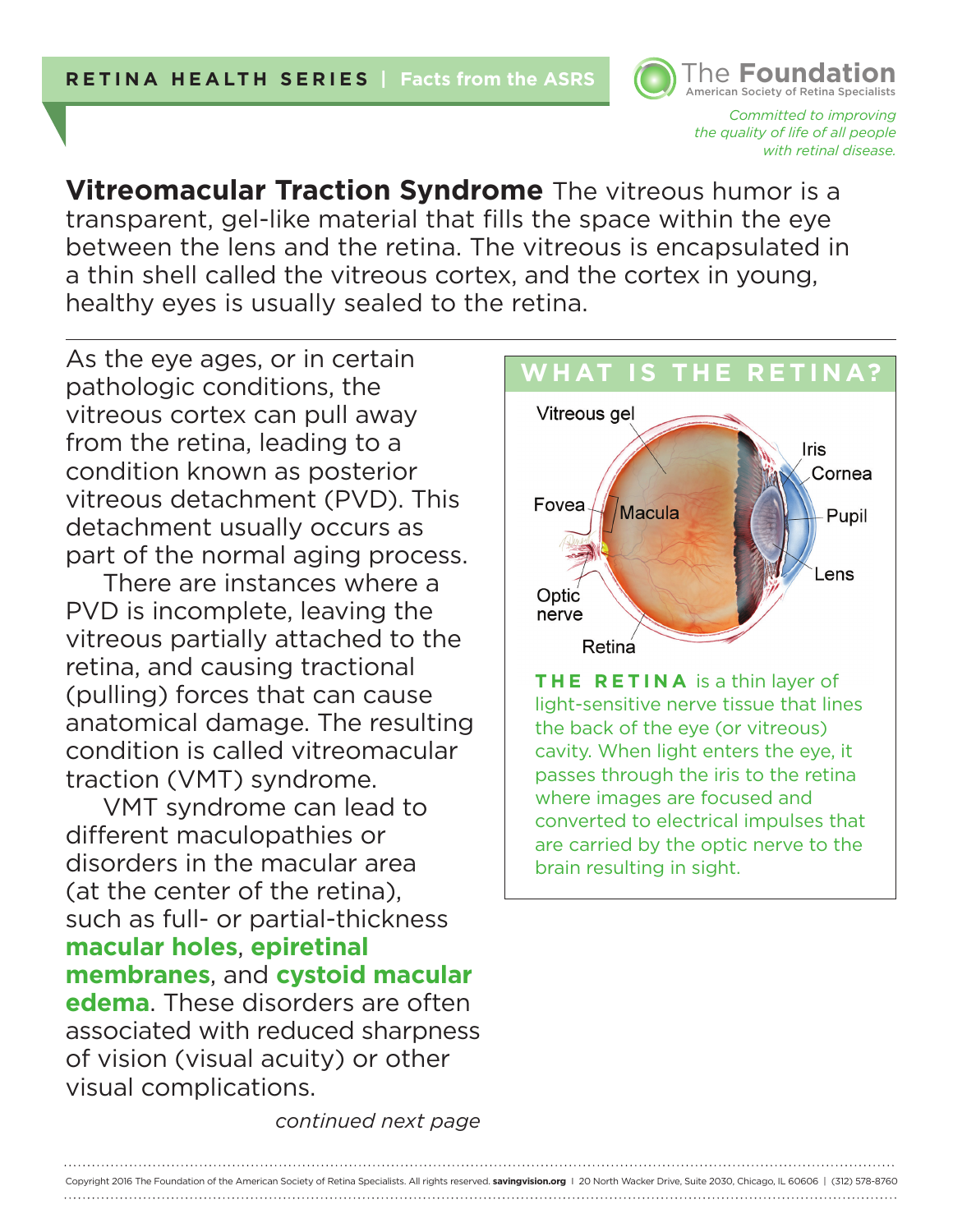**Causes:** Age-related degeneration of the gel-like vitreous humor leads to the formation of pockets of fluid within the vitreous, causing contraction and loss of volume. The separation of the vitreous gel from the retina occurs as a result of the gel becoming liquid *(liquefaction)* and the continuous anterior-posterior (front-back) and tractional forces stretching on the **macula** over time.

Weakening of the attachments of the vitreous cortex and the **internal limiting membrane** (ILM) of the retina could also lead to partial detachment of the posterior hyaloid membrane, leading to PVD and potentially VMT.

## **Diagnostic Testing: Optical coherence**

**tomography (OCT)** is a commonly used and recommended method to noninvasively identify and monitor VMT syndrome. This technology captures cross-sectional images of the retinal layers, including the surface, and allows physicians to evaluate the degree to which vitreomacular tractional forces are distorting the retinal structure.

A **dynamic B-scan ultrasound** examination could also be performed to provide a detailed evaluation of the vitreoretinal interface.

*continued next page*



### **Figure 1**  SD-OCT appearance of right eye showing vitreomacular traction



### **Figure 2**

SD-OCT appearance of right eye following vitrectomy surgery Images courtesy of Alex P. Hunyor, MD

Copyright 2016 The Foundation of the American Society of Retina Specialists. All rights reserved. **savingvision.org** I 20 North Wacker Drive, Suite 2030, Chicago, IL 60606 | (312) 578-8760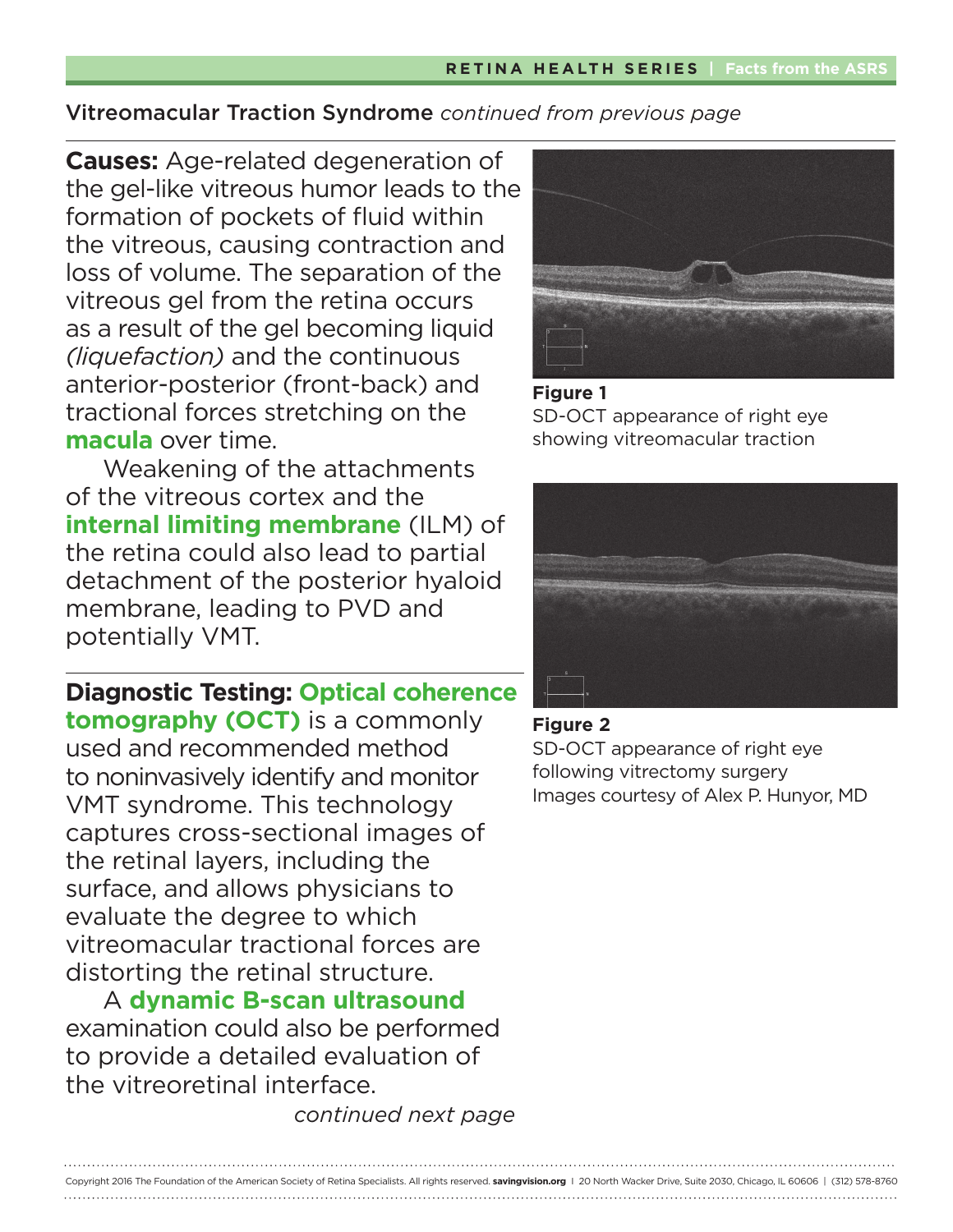**Treatment and Prognosis:** There are currently 3 main options for treating VMT syndrome.

- 1. Watchful waiting and regular monitoring with OCT is often used for patients whose symptoms do not warrant active intervention. Some cases of VMT may spontaneously resolve.
- 2. For patients whose symptoms are severe enough to require intervention, **pars plana vitrectomy surgery** is one treatment option. The procedure involves the manual release of vitreous attachment and alleviation of traction, but it is invasive and inconvenient to most patients. Therefore vitrectomy is reserved for patients who are at risk for severe visual disturbances and/or central blindness. Some studies have shown that shorter duration of symptoms results in better prognosis when the surgical treatment is employed.

*continued next page*

Copyright 2016 The Foundation of the American Society of Retina Specialists. All rights reserved. **savingvision.org** I 20 North Wacker Drive, Suite 2030, Chicago, IL 60606 | (312) 578-8760

## **SYMPTOMS**

**The most common symptoms experienced by patients with VMT syndrome are:**

- Decreased sharpness of vision
- Photopsia, when a person sees flashes of light in the eye
- Micropsia, when objects appear smaller than their actual size
- Metamorphopsia, when vision is distorted to make a grid of straight lines appear wavy or blank

Some of these symptoms can be mild and develop slowly; however, chronic tractional effects can lead to continued visual loss if left untreated. In some cases, a distortion of a visual picture could be experienced without necessarily having a reduction in sharpness of vision.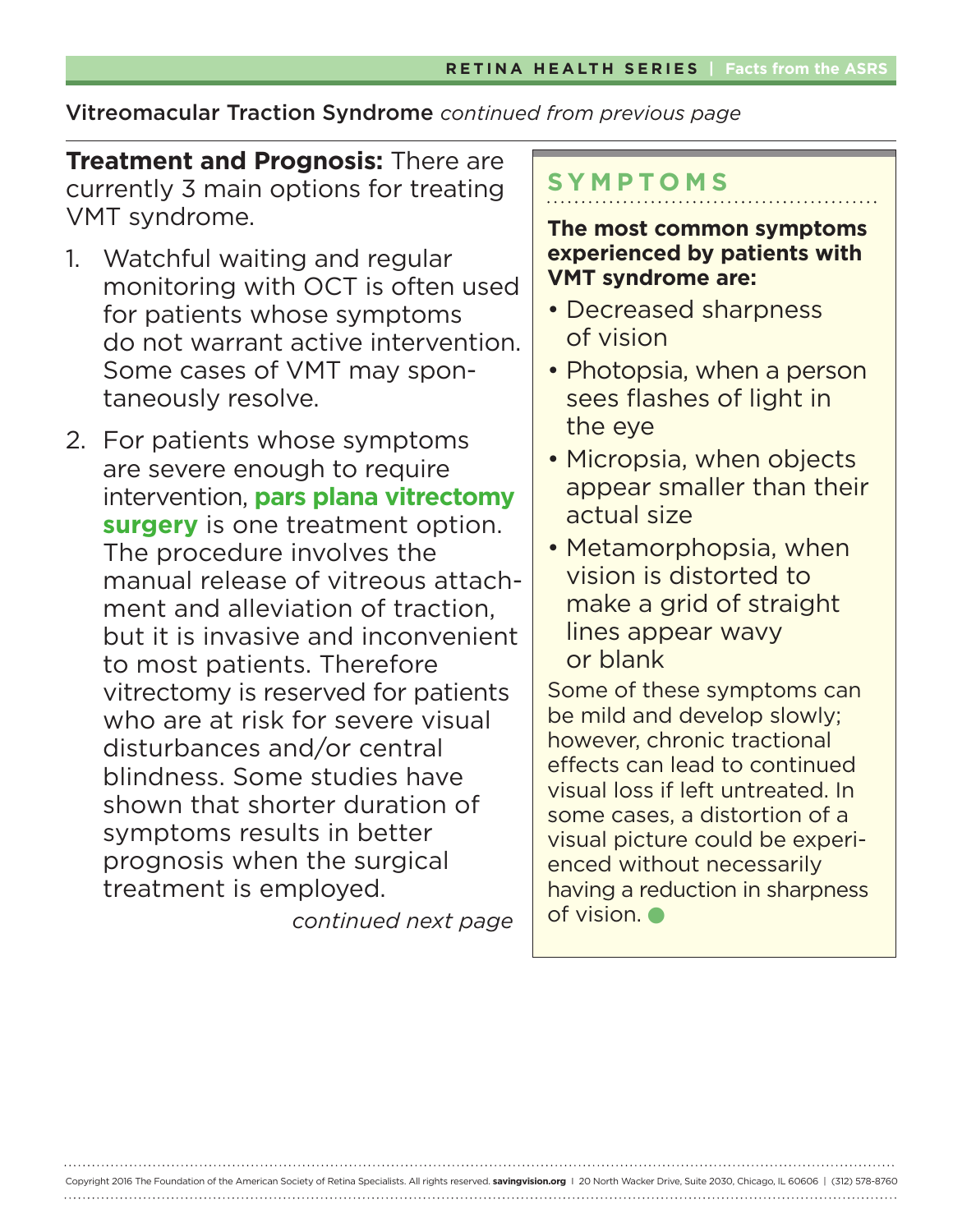3. Ocriplasmin (Jetrea®), a recombinant truncated form of human plasmin, is a pharmacologic option for treating VMT syndrome. Clinical trials demonstrated the efficacy and safety of a single intravitreal injection of ocriplasmin for the treatment of patients with symptomatic vitreomacular adhesion, and/ or vitreomacular traction. Ocriplasmin is therefore a treatment option for some patients who have vitreomacular traction but who are not candidates for surgery.

Most patients with VMT maintain good visual acuity in the affected eye, even if treatment is required.  $\bullet$ 

# **RISK FACTORS**

**VMT syndrome is most common in older adults and women due to age-related vitreous changes and vitreous liquefaction associated with declining post-menopausal estrogen levels, respectively.**

- Other risk factors include:
- High myopia (extreme nearsightedness)
- Exudative (wet) age-related macular degeneration
- Diabetic macular edema
- Retinal vein occlusion
- Diabetic retinopathy  $\bullet$

## Clinical Terms *(appearing green within fact sheet text)*

**Cystoid macular edema:** A painless disorder in which the macula becomes swollen with fluid (edema), that presents in cyst-like patterns.

**Dynamic B-scan ultrasound:** Sound waves are used to form an image of the back of the eye during ocular movements. This allows identification of spatial relationships of structures within the eye.

**Epiretinal membrane:** A layer of scar tissue that forms on the surface of the macula that can warp and contract causing a wrinkling of the retina and distorted or decreased vision.

**Internal limiting membrane:** A very thin membrane on the innermost surface of the retina. Sometimes this membrane is removed at the time of vitrectomy.

## *continued next page*

Copyright 2016 The Foundation of the American Society of Retina Specialists. All rights reserved. **savingvision.org** I 20 North Wacker Drive, Suite 2030, Chicago, IL 60606 | (312) 578-8760